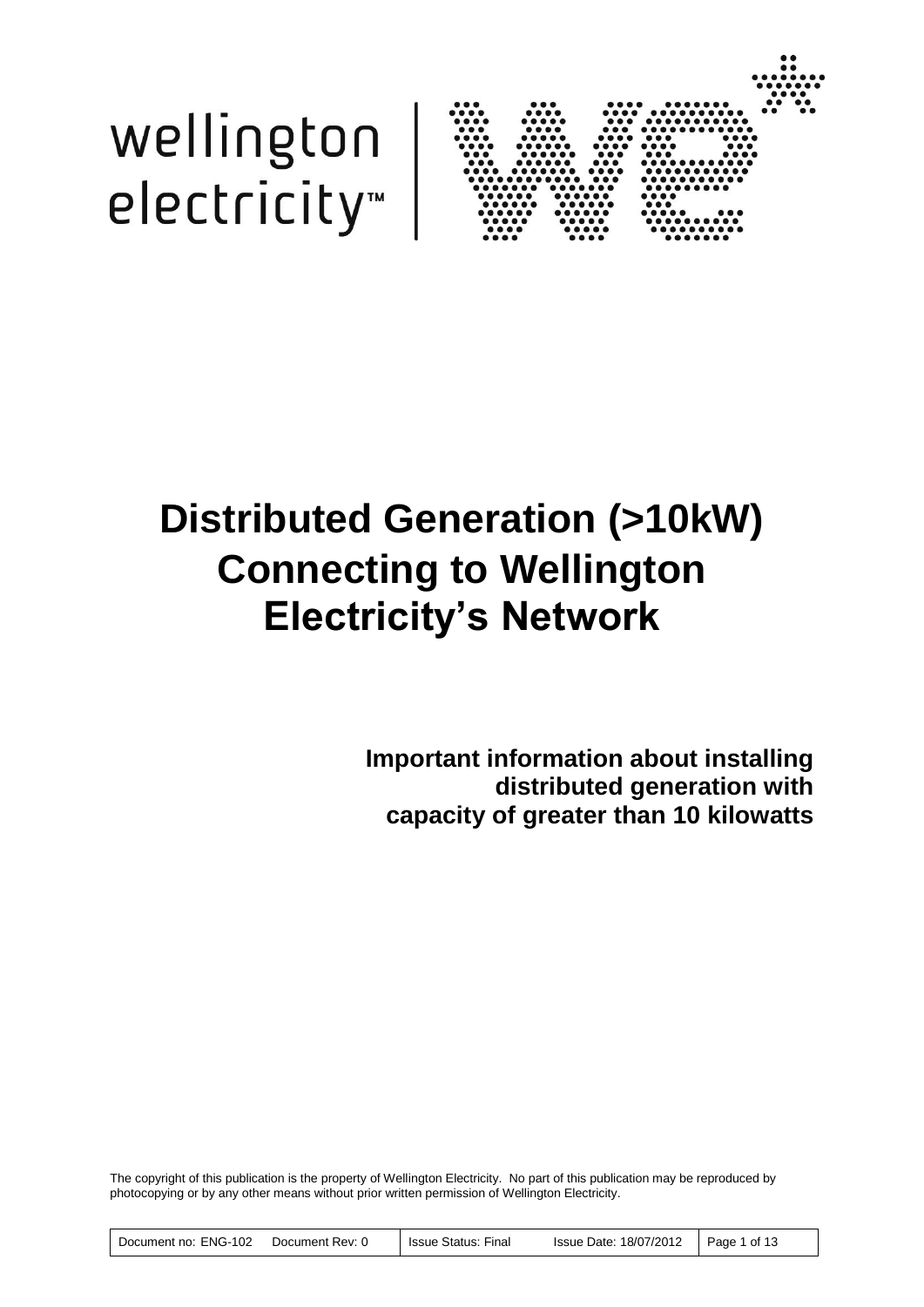# <span id="page-1-0"></span>**1. Purpose of this document:**

This document provides a brief outline of the process for installing distributed generation with capacity of greater than 10 kilowatts on Wellington Electricity's electricity network. Its purpose is to provide the prospective generator with the key aspects involved when connecting distributed generation to Wellington Electricity's electricity networks, and is not intended to be a comprehensive handbook.

This document is to be read in conjunction with the following Wellington Electricity documents:

- Technical Requirements for Connection of Distributed Generation
- Distribution Code
- Initial Application Form for Connection of Distributed Generation (>10kW)
- Distributed Generation Connection Agreement Template

These documents are available at Wellington Electricity's website **www.welectricity.co.nz**

**Each distributed generation situation is different and needs to be discussed with a Wellington Electricity representative. For further information about distributed generation, please call (04) 915 6100 or email WE\_Enquiries@welectricity.co.nz**

| Document no: ENG-102 | Document Rev: 0 | Issue Status: Final | Issue Date: 18/07/2012   Page 2 of 13 |  |
|----------------------|-----------------|---------------------|---------------------------------------|--|
|----------------------|-----------------|---------------------|---------------------------------------|--|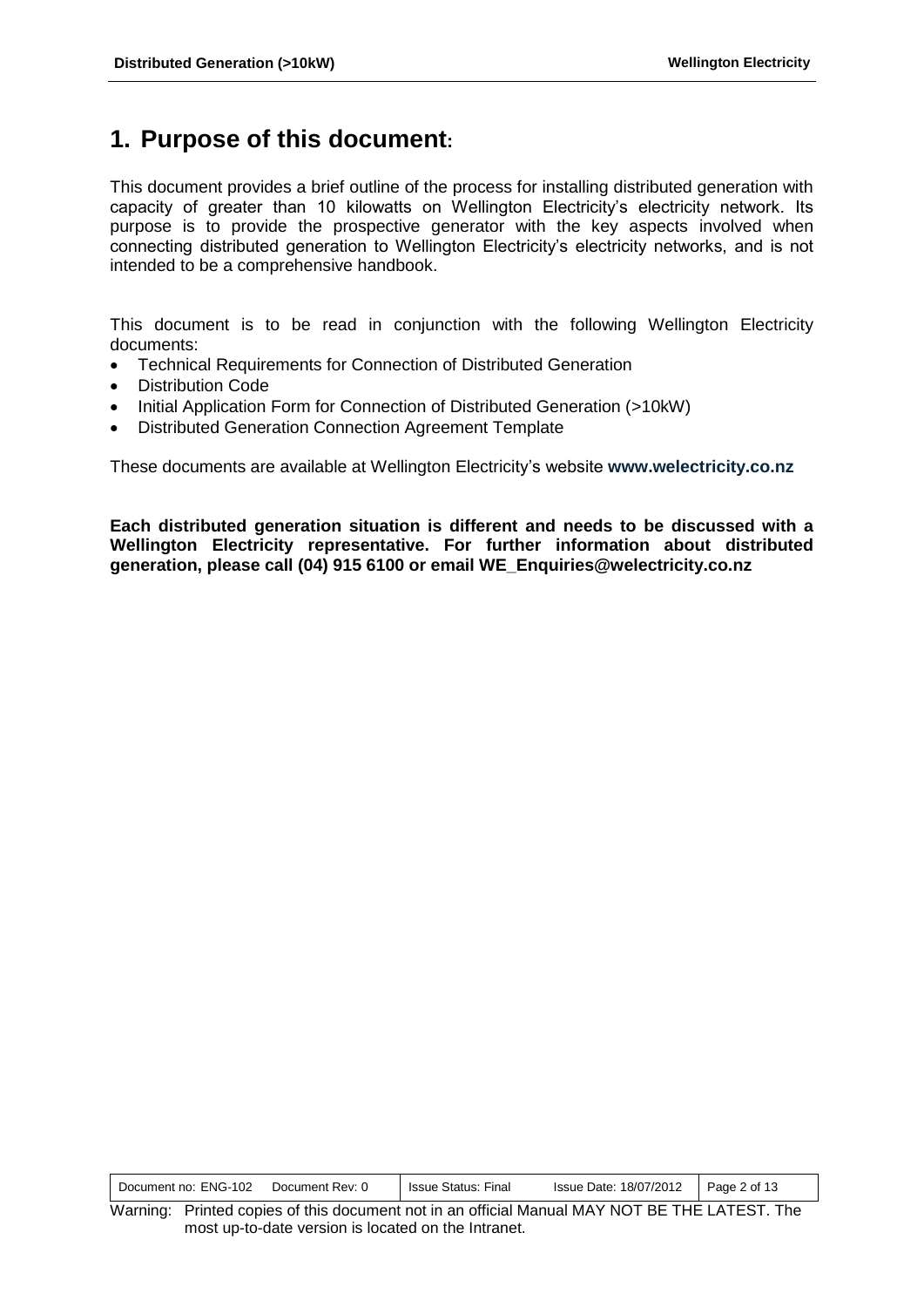$\mathbf{r}$ 

# **2. Contents**

<span id="page-2-0"></span>

| 1.                   |                                                               |  |
|----------------------|---------------------------------------------------------------|--|
| 2.                   |                                                               |  |
| 3.                   |                                                               |  |
| 4.                   |                                                               |  |
| 5.                   | <b>IMPLICATIONS OF CONNECTING DISTRIBUTED GENERATION 5</b>    |  |
|                      | 7.1<br>7.2<br>7.3<br>7.4<br>7.5                               |  |
| 6.                   |                                                               |  |
| $\mathbf{7}_{\cdot}$ | <b>IMPORTANT STEPS TO CONNECTING DISTRIBUTED GENERATION 9</b> |  |
|                      | 9.1<br>9.2<br>9.3<br>9.4<br>9.5<br>9.6<br>9.7                 |  |
| 8.                   |                                                               |  |
| 9.                   |                                                               |  |

|  | <b>ENG-102</b><br>Document Rev: 0<br><b>Issue Status:</b><br>Document no: | 18/07/2012<br><b>Issue Date:</b><br>Final | Page J<br>. 3 of 13 |
|--|---------------------------------------------------------------------------|-------------------------------------------|---------------------|
|--|---------------------------------------------------------------------------|-------------------------------------------|---------------------|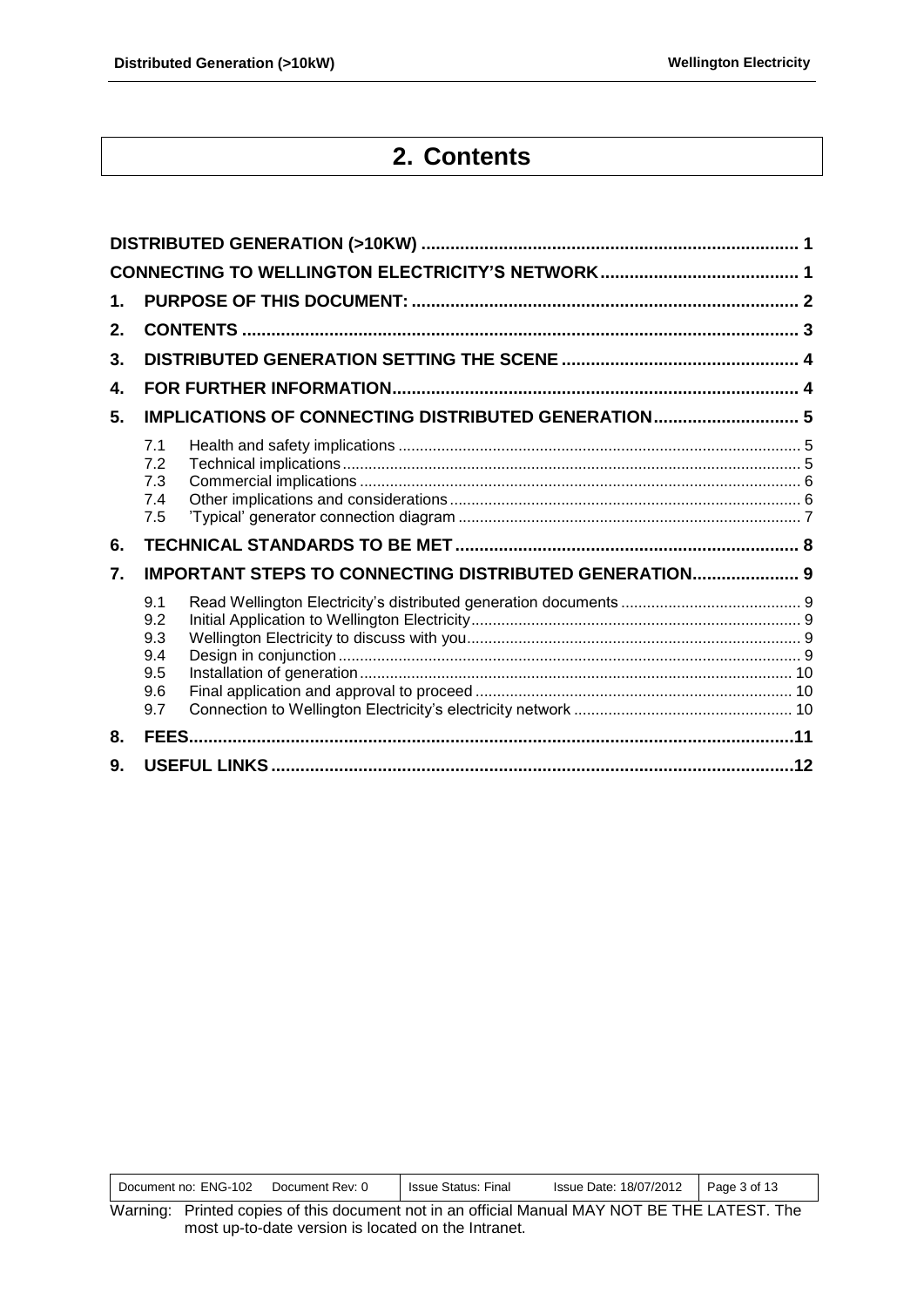# <span id="page-3-0"></span>**3. Distributed generation setting the scene**

- Installation of distributed generation can be a complex matter and for connections greater than 10kW you need to involve Wellington Electricity from the early stages in your investigation process. The sooner you involve Wellington Electricity, the more informed you can be and the smoother the process can run.
- Connection of distributed generation to an electricity network has a wide range of implications. This includes personnel and public safety, network performance, service quality, investment in the network, and commercial agreements.
- If your generation is to be connected to Wellington Electricity's network for excess energy export (injection) purposes, then it must comply with Wellington Electricity's requirements for connection of distributed generation to our network.
- The electricity you may sell from your distributed generation system is distributed on the network of your lines company. Wellington Electricity is the lines company for the Wellington region including the main centres of:
	- Wellington City
	- Lower Hutt City
	- Upper Hutt City
	- Porirua City
- If your generation will be for isolated localised operation only ("islanded" within your own private network) and you have no requirements to export any excess energy, this document is not applicable to you. **This requires your generation system to be physically isolated from Wellington Electricity's electricity network.**

# <span id="page-3-1"></span>**4. For further information**

When you decide to install distributed generation, you want to do it right. We want you to do it right too. If you have any queries or need more information after reading this document, please contact us:

| +64 4 915 6100                              |
|---------------------------------------------|
| <b>CAPEX and Connections Manager</b>        |
| <b>Wellington Electricity Lines Limited</b> |
| <b>PO Box 31049</b>                         |
| Lower Hutt 5040                             |
| Wellington                                  |
| WE_Enquiries@welectricity.co.nz             |
| www.welectricity.co.nz                      |
|                                             |

| Document no: ENG-102 | Document Rev: 0 | <b>Issue Status: Final</b> | Issue Date: 18/07/2012   Page 4 of 13 |  |
|----------------------|-----------------|----------------------------|---------------------------------------|--|
|                      |                 |                            |                                       |  |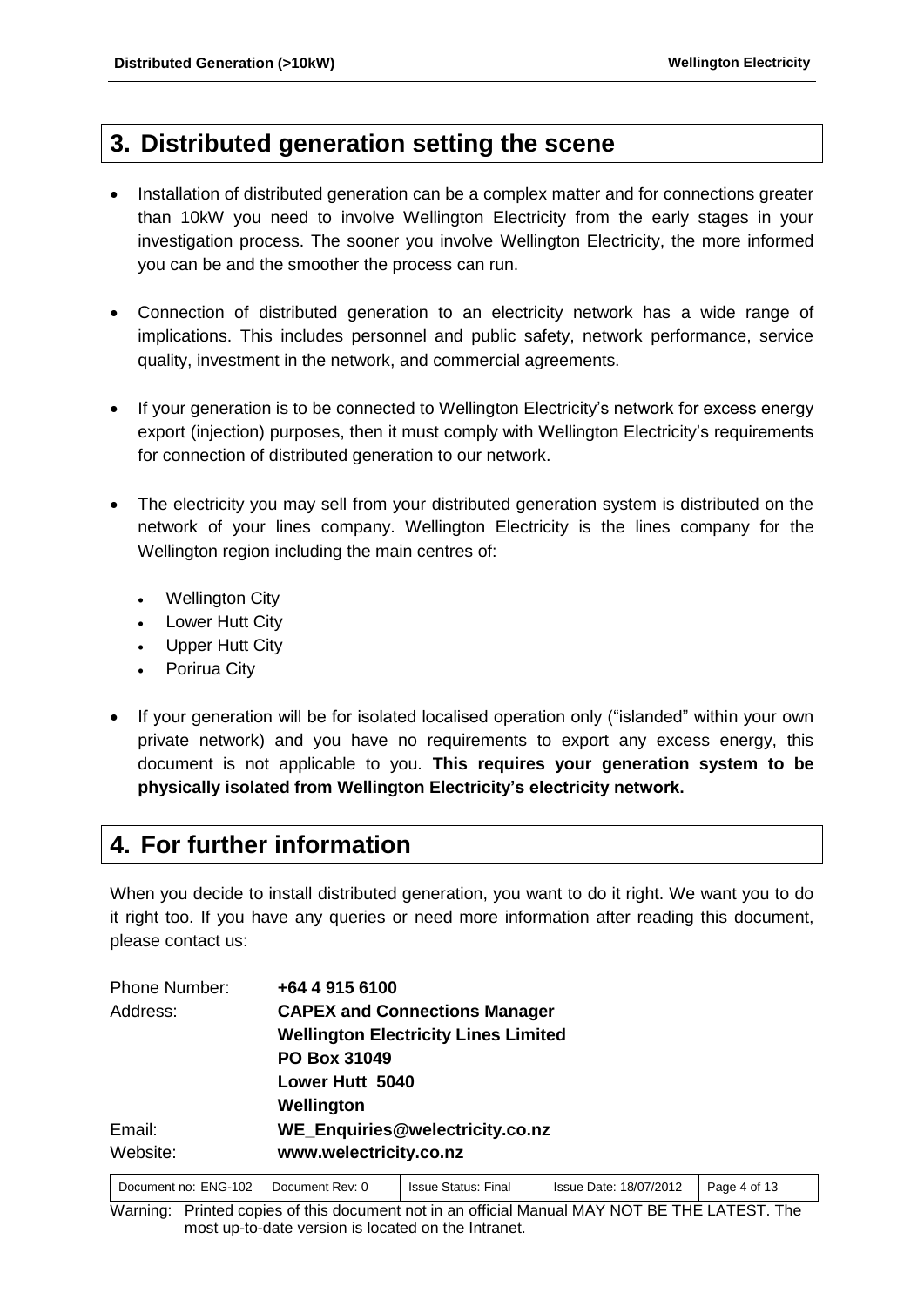# <span id="page-4-0"></span>**5. Implications of connecting distributed generation**

Historically, distribution networks have been designed for the distribution of electricity from the national grid to consumers, and have not been designed to allow injection of electricity mid-network. As a result the health and safety, technical, and commercial implications outlined below can occur.

### <span id="page-4-1"></span>**7.1 Health and safety implications**

The connection of distributed generation requires safety equipment and procedures to be put in place to ensure safe interaction between your private network and Wellington Electricity's electricity network. If not managed correctly, it is possible for your generation system to backfeed electricity onto our network which could endanger the lives of Wellington Electricity personnel and the public.

For everyone's safety your generating system must also meet statutory requirements, comply with international manufacturing standards and safety standards specified by Wellington Electricity. **Wellington Electricity maintains the right to disconnect any site found to be unsafe, and shall not reconnect the site until it is approved safe.**

**Please respect these standards and remember this first rule for safety:**

Check with Wellington Electricity first!

**For everyone's safety, you must check with Wellington Electricity before installing or connecting your distributed generation system.**

# <span id="page-4-2"></span>**7.2 Technical implications**

The effect of connecting a distributed generator to our network requires detailed investigation and discussion with Wellington Electricity. Depending on the particular situation, the connection of your generation may require the reinforcement of the existing network.

Technical aspects to be discussed include:

- Safety requirements
- Connection capacity requirements
- Protection and control requirements
- Synchronisation between networks
- Fault current
- Islanding
- Black start capability (mainly for larger generation stations)
- Power quality
- Reactive power compensation
- Other aspects relevant to individual situations

| Document Rev: 0<br>Document no: ENG-102 | <b>Issue Status: Final</b> | Issue Date: 18/07/2012   Page 5 of 13 |  |
|-----------------------------------------|----------------------------|---------------------------------------|--|
|-----------------------------------------|----------------------------|---------------------------------------|--|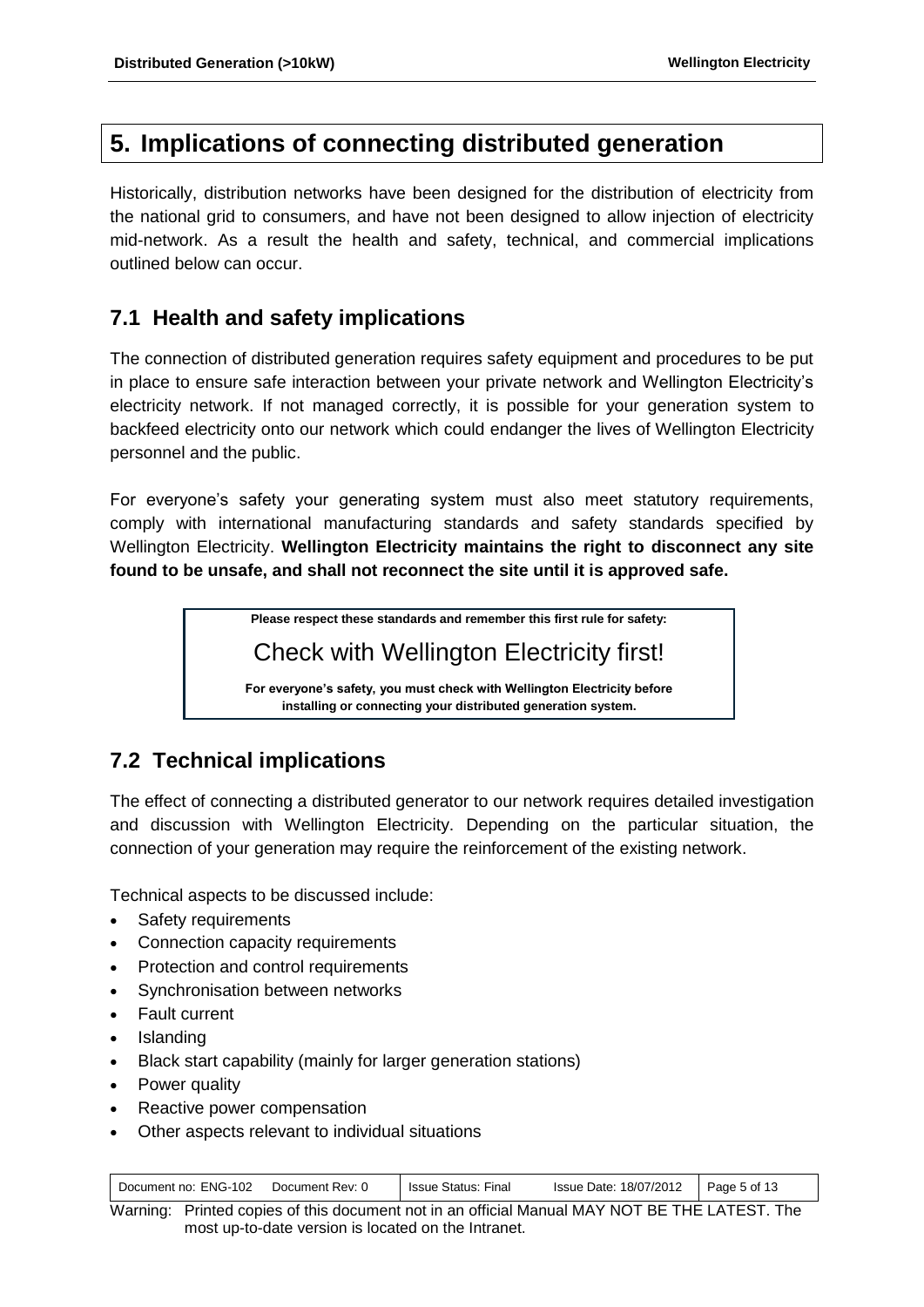#### <span id="page-5-0"></span>**7.3 Commercial implications**

#### **Connection costs**

Connecting your distributed generation system to Wellington Electricity's network will require us to install additional connection assets. Dependent on your specific connection, there may also be other network reinforcement and/or investment costs. Wellington Electricity will pass these associated costs on to you.

#### **Ongoing costs**

Wellington Electricity may charge for ongoing expenses incurred because of your distributed generation connection to our network. Where we incur ongoing or periodic expenses, such as expenses for routine maintenance, we may apply a connection charge to help cover these costs.

The charges and associated commercial terms need to be individualised for each generator and will be formalised in a 'Distributed Generation Connection Agreement'. A template version of this agreement is available to download from Wellington Electricity's website.

### <span id="page-5-1"></span>**7.4 Other implications and considerations**

#### **Timing of installation**

The connection of distributed generation to our network can be complex and may require detailed design and planning. Approval for this must be obtained from Wellington Electricity prior to connection so you will need to factor this into your timeframe.

#### **Metering**

Your electricity retailer may need to install a new meter. This new meter will be able to measure the amount of surplus electricity that you generate and sell back.

An import/export meter is the minimum requirement for use with distributed generation systems. An import/export meter has the capability to measure both imported and exported volumes of energy. This ensures you receive the correct payment for the electricity you contribute to the electricity retailer and that you are charged correctly when you use electricity supplied by the retailer.

There may be extra rental costs for this type of meter and your electricity retailer will advise you about these. You may also have to pay your electricity retailer a tariff or meter change fee, depending on your location and your current metering configuration.

#### **Wellington Electricity's network information systems**

Wellington Electricity keeps comprehensive information systems for its networks. These will need to be updated to include your generator system details.

| Document no: ENG-102 | Document Rev: 0 | <b>Issue Status: Final</b> | Issue Date: 18/07/2012 | $\vert$ Page 6 of 13 |
|----------------------|-----------------|----------------------------|------------------------|----------------------|
|----------------------|-----------------|----------------------------|------------------------|----------------------|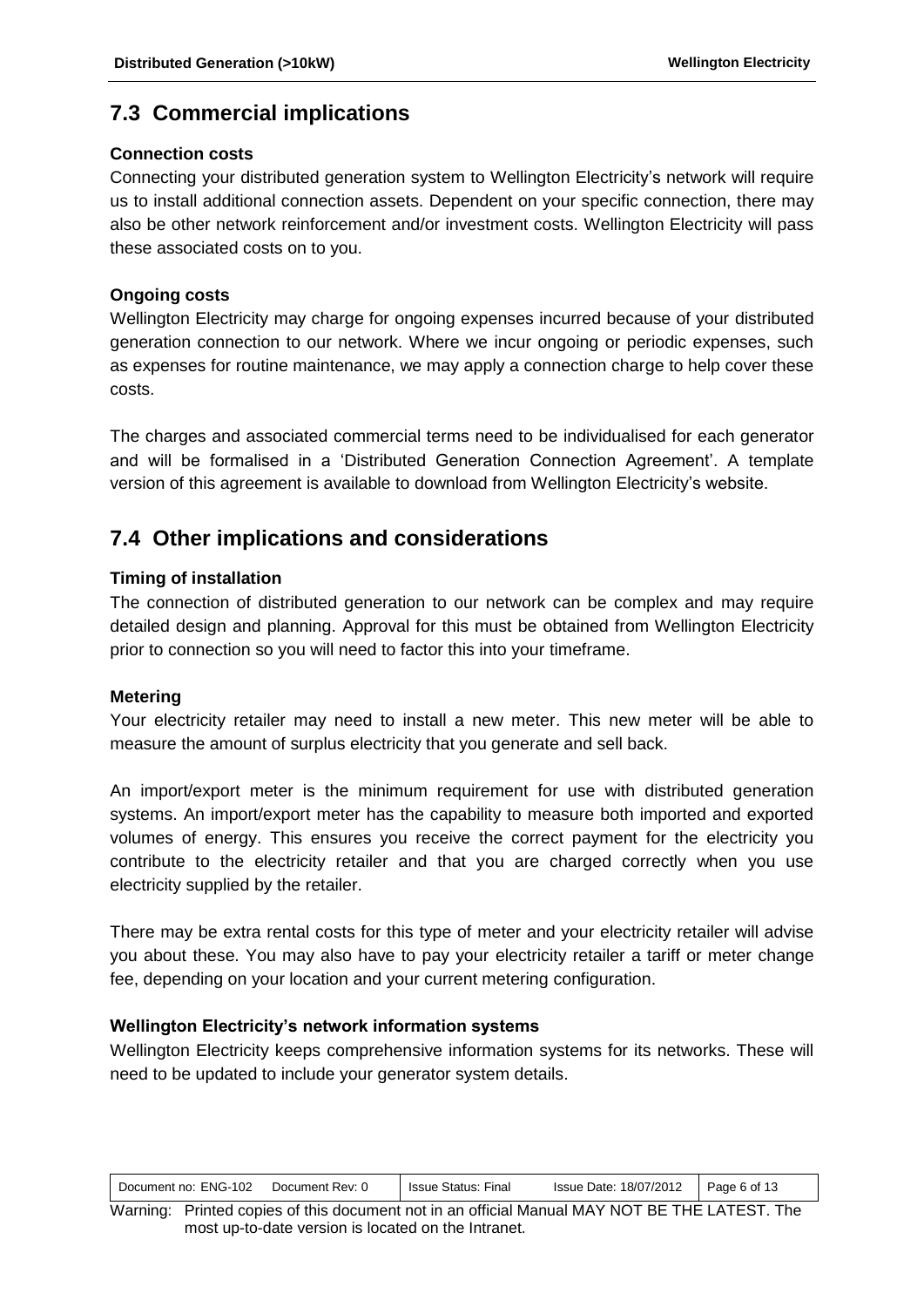#### **Energy retailing/trading**

As a generator you are required to have a sale/purchase agreement with an electricity retailer. Further information can be found by contacting your specific electricity retailer. The requirements for generators to trade electricity on the electricity market are covered in the Electricity Industry Participation Code, Part G.

#### <span id="page-6-0"></span>**7.5 'Typical' generator connection diagram**

The following is a generic representation of a typical distributed generation connection. Each installation is different and needs to be discussed with Wellington Electricity.



| Document no: ENG-102 | Document Rev: 0 | <b>Issue Status: Final</b> | Issue Date: 18/07/2012 | Page 7 of 13 |
|----------------------|-----------------|----------------------------|------------------------|--------------|
| $\mathbf{u}$         |                 | .                          | $\cdots$               |              |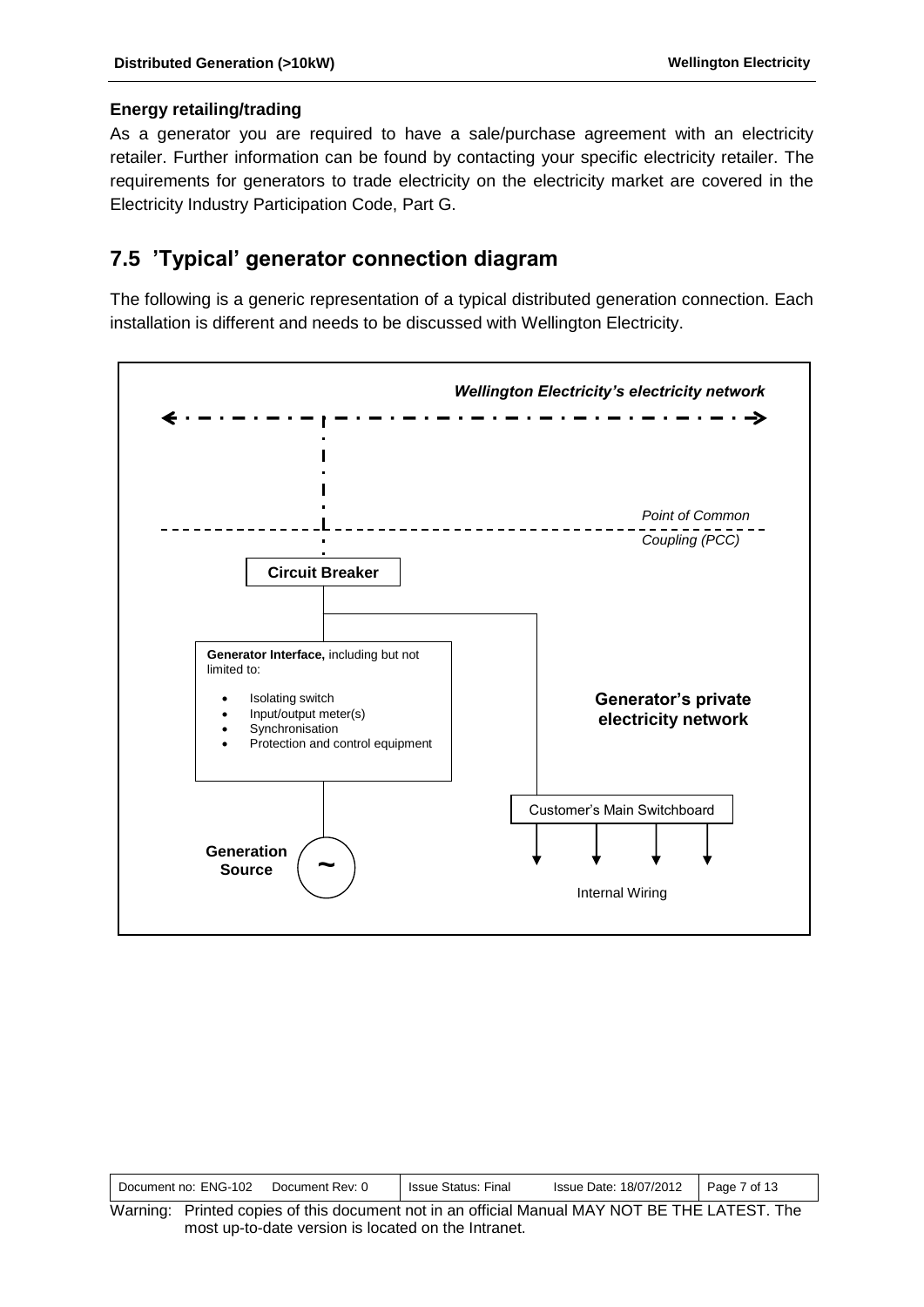# <span id="page-7-0"></span>**6. Technical Standards to be met**

The following is a summary of Wellington Electricity's standards that must be met, and are available to download as documents from Wellington Electricity's website:

- Distribution Code
- Technical Requirements for the Connection of Distributed Generation (DG)

The following is a summary of the key industry standards that must be met:

- IEC Standards
	- IEC 60255 Electrical Relays
	- IEC 60068-2 Environmental Testing
	- IEC 61000-4 Electromagnetic Compatibility
- IEEE Standards
	- IEE 519-1992 Recommended practices and requirements for harmonic control in electrical power systems
	- IEEE 929-2000 Recommended practices for utility interface of Photovoltaic (PV) systems
- Electrical Codes of Practice
	- Available at the Energy Safety Service (ESS) website **www.ess.govt.nz/rules/rules\_codes.asp**
- AS/NZS Standards, in particular:
	- AS/NZS 3000 Electrical Installations (known as the Australian/New Zealand Wiring Rules)
	- AS/NZS 3010 Electrical Installations Generating Sets
	- AS 4777 provides standards for connecting inverter-based systems, but is also a useful guideline to installing other forms of generation.
	- These standards are available at **www.standards.com.au**

Other standards may be applicable depending on your generation system, and these need to be discussed with Wellington Electricity.

| Document no: ENG-102 | Document Rev: 0 | <b>Issue Status: Final</b> | Issue Date: 18/07/2012 | Page 8 of 13 |
|----------------------|-----------------|----------------------------|------------------------|--------------|
|----------------------|-----------------|----------------------------|------------------------|--------------|

Warning: Printed copies of this document not in an official Manual MAY NOT BE THE LATEST. The most up-to-date version is located on the Intranet.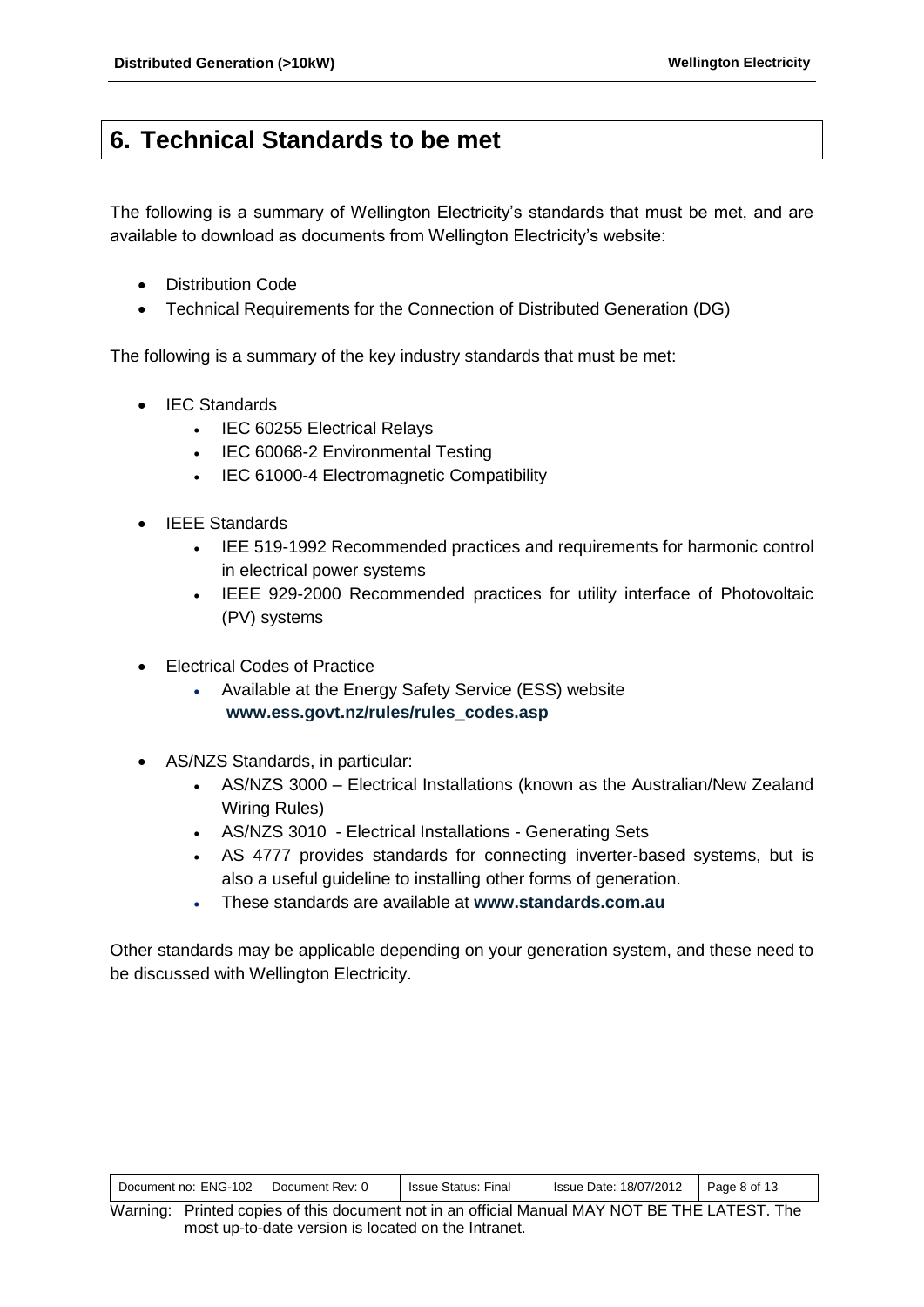# <span id="page-8-0"></span>**7. Important steps to connecting Distributed Generation**

### <span id="page-8-1"></span>**9.1 Read Wellington Electricity's distributed generation documents**

Please familiarise yourself with the documents available on Wellington Electricity's website. If you do not have access to the website, contact Wellington Electricity to request a copy of these documents:

- Technical Requirements for Connection of Distributed Generation
- Distribution Code
- Initial Application Form for Connection of Distributed Generation (>10kW)
- Distributed Generation Connection Agreement Template

### <span id="page-8-2"></span>**9.2 Initial Application to Wellington Electricity**

Our process for connecting distributed generation is governed by regulation. As part of this process, we will need you to complete our application form. This is available on our website. Please ensure you complete this application form correctly, and include your application fee, otherwise we will return your application form to you.

If you have any other information that may help us with your application, please also include this with your application form. Further details about our contact details and application fees are available in Section 10 of this document.

### <span id="page-8-3"></span>**9.3 Wellington Electricity to discuss with you**

A Wellington Electricity representative will contact you to discuss your initial application. We will then highlight any potential issues and provide information about our particular connection requirements.

Key aspects Wellington Electricity will want to discuss:

- Proposed location of your generator
- Specifications of your generator
- Proposed schedule for connection to the network
- Proposed design and installation contractors for your generator
- Technical implications of connecting your generator
- Commercial implications of connecting your generator
- Planning and scheduling
- Companies that will be involved in the design and installation process

### <span id="page-8-4"></span>**9.4 Design in conjunction**

Once we have discussed the effects of your proposed generation installation, further investigation and design work needs to be undertaken by both Wellington Electricity and your

Document no: ENG-102 Document Rev: 0 | Issue Status: Final Issue Date: 18/07/2012 | Page 9 of 13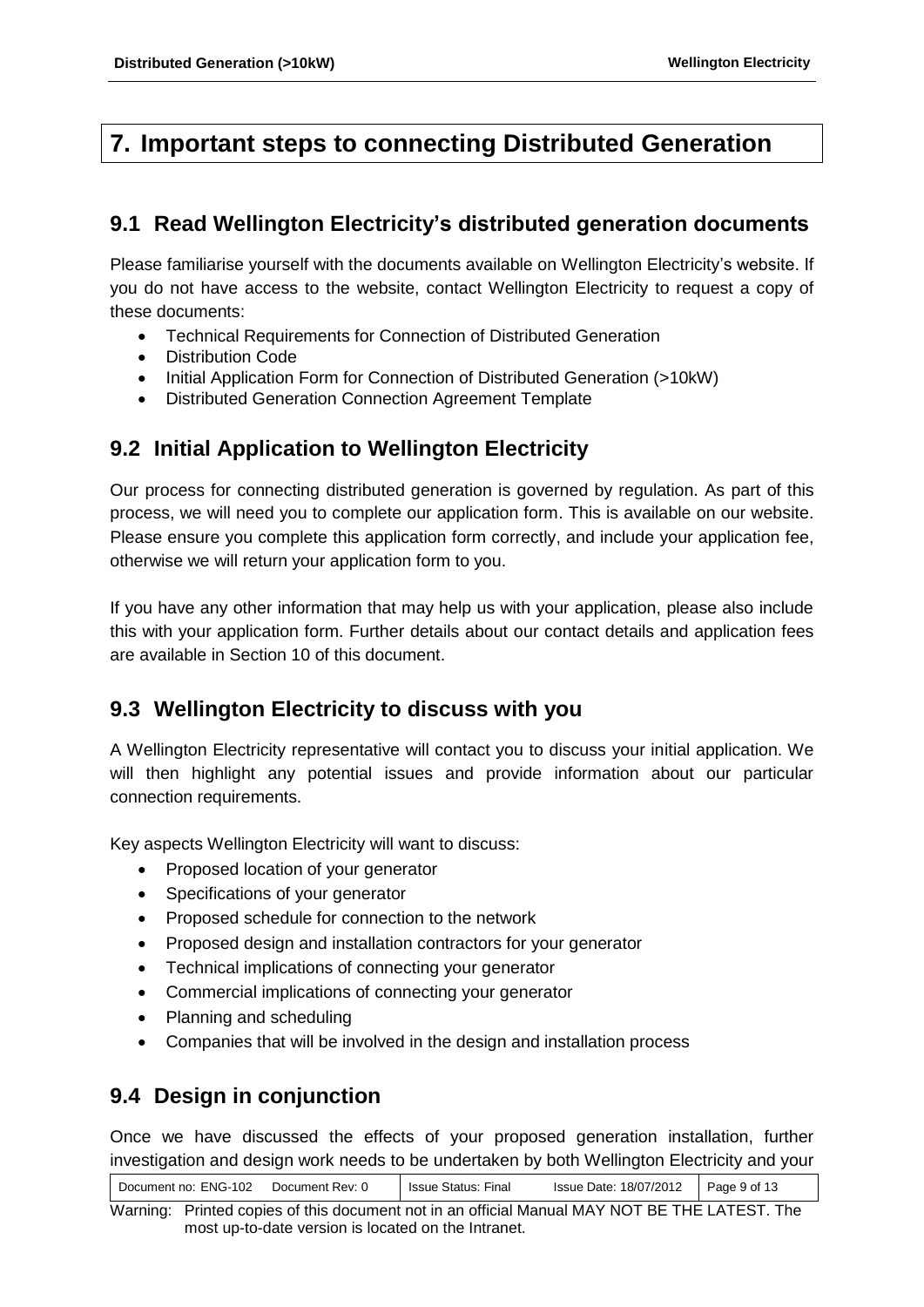representatives. Ongoing discussion needs to occur to ensure the design process goes smoothly and an acceptable outcome is reached.

#### <span id="page-9-0"></span>**9.5 Installation of generation**

Once you have finalised your installation design, Wellington Electricity will require a design review before approving connection of your system to our network. You must use a suitably qualified installer (a Registered Electrician or Certified Contractor) to install your generator and electrical wiring. You must send Wellington Electricity a copy of the Certification of Compliance (CoC) that your installer must provide to you on completion.

### <span id="page-9-1"></span>**9.6 Final application and approval to proceed**

When you are ready to connect to Wellington Electricity's network you need to notify Wellington Electricity that you wish to proceed. We can then organise your final connection to our network.

You must have obtained and provided to Wellington Electricity:

- Certificate of Compliance (CoC)
- Sale/Purchase Agreement with an Electricity Retailer
- Distributed Generation Connection Agreement
- Payment for connection related costs
- Operating procedures
- Contact details and procedures
- All other information requirements
- All relevant information to allow us to update our network records
- Proposed connection schedule

Prior to connection any network reinforcement projects must be completed (if required to allow connection to the network).

A connection agreement will be negotiated between Wellington Electricity and yourself within 30 business days of receipt of your notice to proceed. This period can be extended by mutual agreement. If we cannot conclude a connection agreement within the agreed time, you will be connected as soon as is practical on the terms prescribed in Part 6 of the Electricity Industry Participation Code 2010.

### <span id="page-9-2"></span>**9.7 Connection to Wellington Electricity's electricity network**

Once Wellington Electricity is satisfied that your generation system is compliant with all Wellington Electricity and industry standards and requirements, connection to Wellington Electricity's network can be organised.

| Document no: ENG-102 | Document Rev: 0 | <b>Issue Status: Final</b> | Issue Date: 18/07/2012   Page 10 of 13 |  |
|----------------------|-----------------|----------------------------|----------------------------------------|--|
|----------------------|-----------------|----------------------------|----------------------------------------|--|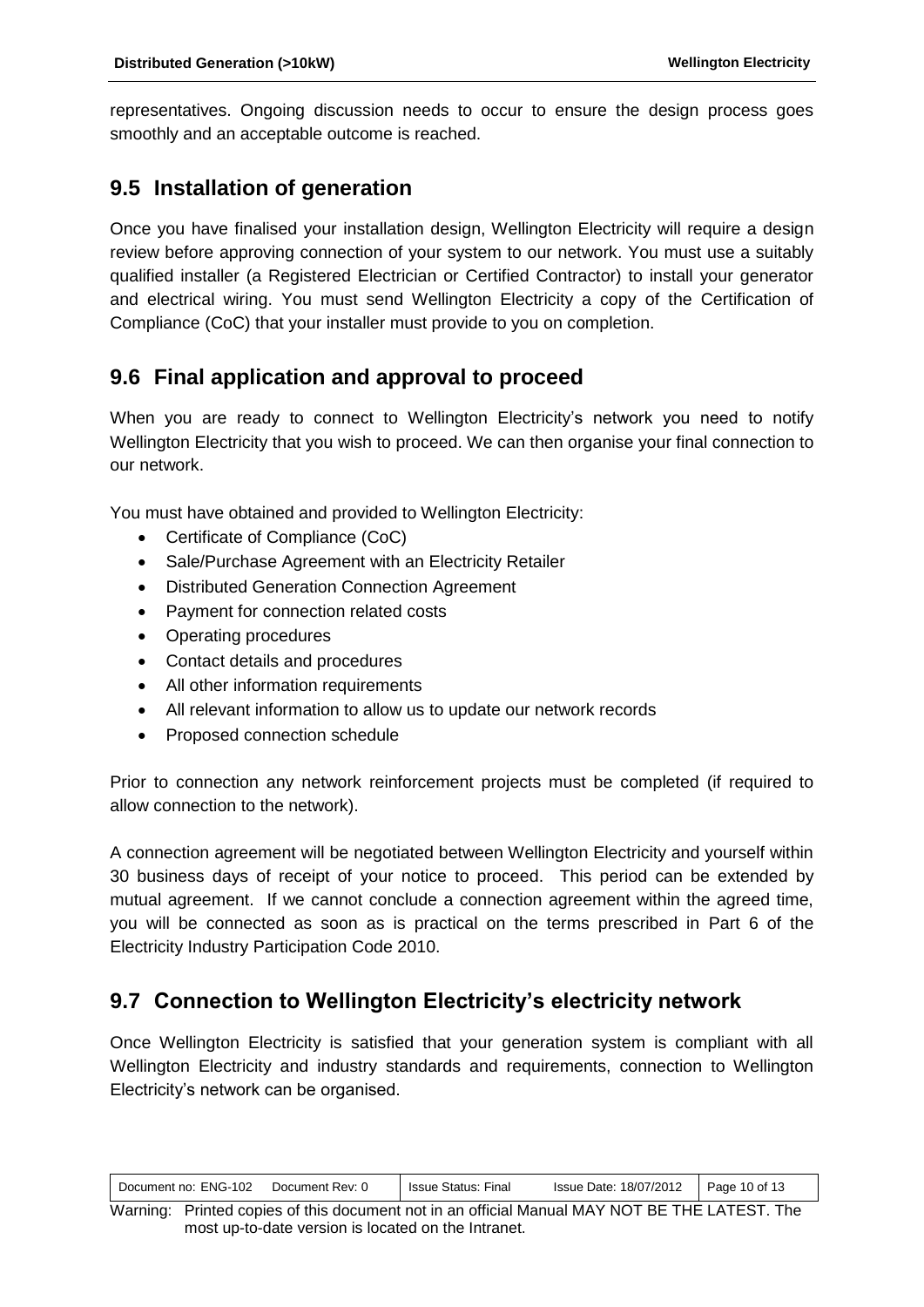Final connection to Wellington Electricity's network will require:

- Final system/site inspection and approval by a Wellington Electricity representative. Applicable fees for this our outlined below.
- Connection to the network by a Wellington Electricity approved contractor.
- Update of Wellington Electricity's Information Systems.

# <span id="page-10-0"></span>**8. Fees**

#### **Upfront application fee**

It takes time for Wellington Electricity to analyse and review the information that you provide. Wellington Electricity will charge an initial application fee to help cover our costs. The application fee varies depending on the size of your connection and will be charged as follows:

| <b>Connection size</b> | <b>Application Fee</b> |
|------------------------|------------------------|
| $>10$ kW and $<$ 100kW | \$500*                 |
| $\geq$ 100kW and <1MW  | $$1,000*$              |
| $\geq$ 1MW             | $$5,000*$              |

\* In accordance with Part 6 of the Electricity Industry Participation Code 2010

#### *Please ensure that you send your application fee payment in with your initial application. If you do not send this in, your application may not be accepted.*

#### **On-site observation and testing fee**

Depending on the installation, Wellington Electricity may require a site visit and inspection to ensure that we are satisfied with the installation. If Wellington Electricity requires a site visit, we will charge a nominal fee to help cover the expenses we incur. These charges are as follows:

| <b>Connection size</b> | <b>Inspection Fee</b> |
|------------------------|-----------------------|
| $>10$ kW and $<$ 100kW | $$120*$               |
| $\geq 100$ kW          | $$1,200*$             |

\* In accordance with Part 6 of the Electricity Industry Participation Code 2010

All cheques should be made payable to "Wellington Electricity Lines Limited".

| Document no: ENG-102 | Document Rev: 0 | <b>Issue Status: Final</b> | Issue Date: 18/07/2012 | Page 11 of 13 |  |
|----------------------|-----------------|----------------------------|------------------------|---------------|--|
|----------------------|-----------------|----------------------------|------------------------|---------------|--|